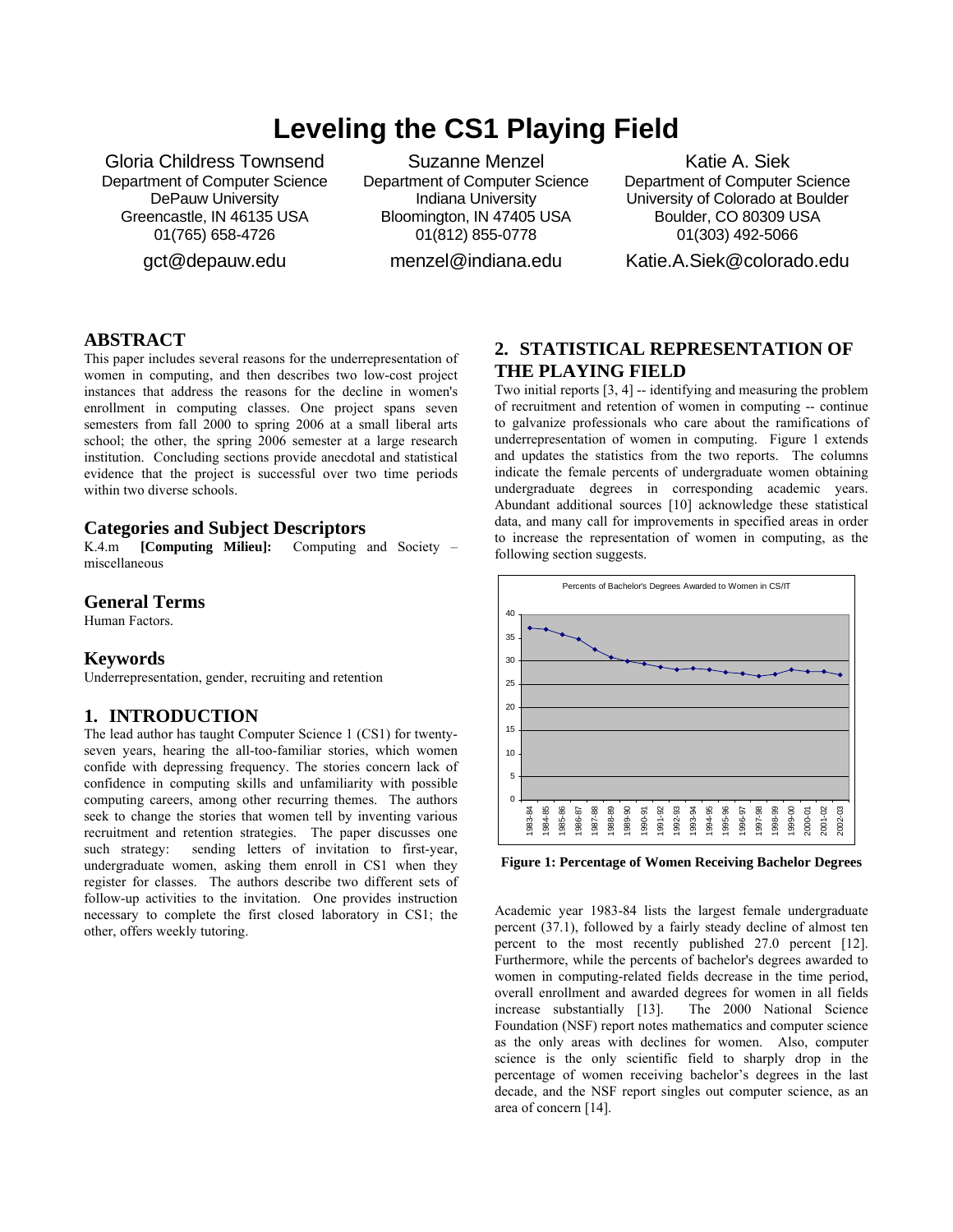## **3. REASONS FOR THE UNLEVEL PLAYING FIELD**

We list three reasons for the underrepresentation of women in computing. Additional explanations exist, but the following list represents three of the most salient reasons that women avoid computing degree programs.

## **3.1 Lifestyle and Priorities Misconceptions**

Distorted visions of the priorities or lifestyles necessary to becoming a successful computer scientist [8, 9, 10, 15] can cause women to avoid the field. Women often indicate that they believe it will be necessary to work extremely long hours and to focus all energy on computing (to the exclusion of friends, family, hobbies, personal time, recreation, etc.) in order to succeed in the computing field. Furthermore, many women state that, although they enjoy computing, they often drop out of computer science programs, because they fear that they must adopt the computingfocused lifestyles that societal stereotypes and, often, male peers themselves embody.

## **3.2 Lack of Information Regarding Potential Career Paths**

Narrow perceptions of available career paths [5, 6, 7] create an imposing barrier for many women. Many women lament that they do not want to spend their lives "programming in a cubicle," as the myth of the assured cubicle outcome proves to be particularly resistant. These same women indicate that they wish to have jobs that involve people or helping people. The "cubicle" and "people" concepts occur with nearly guaranteed frequency in undergraduate women's conversations about futures in computing.

## **3.3 Need for Role Models**

Scarcity of role models [1, 2, 11, 14, 16] causes females to avoid and abandon undergraduate computer science programs because they fail to identify with the older male students and the male professors who teach their classes. Identification with slightly older women inspires and motivates a younger woman, as she can imagine herself in the role model's position and is reassured that someone similar to her has succeeded in her school's program.

# **4. PROJECT IMPLEMENTATION: SMALL LIBERAL ARTS INSTITUTION**

Here we describe a project that is appropriate for a relatively small college student population. We demonstrate how the project components correct the three reasons that cause women to avoid computing. Subsequent sections illustrate an application suitable for a large university student population and then measure success of both project implementations.

## **4.1 Mail Descriptions**

During each of seven semesters, we obtained mailing labels for every first-year woman (approximately 325) attending our undergraduate institution. We mailed a one-page letter (which was purposely informal), wrapped around a color brochure, stapled and affixed with the mailing label. Female students received the packets on the first day of advising for registration. We spent only thirty-five cents per woman and could have spent much less by foregoing professional printing of the brochure.

Abbreviated text of one of the letters to first-year women follows:



Hi! I am writing to encourage you to consider taking "Computer Science I" (CSC121), as you think about registration. Computer Science is a wonderful major for women. There are tons of opportunities<br>for women in computing: finding jobs after for women in computing: graduation or going to graduate school or professional school. I have never been sorry that I majored in Computer Science. Many computing jobs (like consulting, project management, and teaching) work entirely with **people.** 

We have an unusually strong "Women in Computing" group here at DePauw. Our women attended a retreat with other Indiana women recently. (picture above) We also meet once a month; next month's lunch is... I would like to encourage you to sign up for one of my two classes... I would love to have as many women in my classes as possible!

The brochure addresses career paths, role modeling and lifestyle misconceptions (as indicated by the literature described in section 3 above), while the informal letter stresses social support and giving specific information for the impending registration process. The front cover of the brochure appears below. The back cover includes the author's words that continue the themes of interesting careers and balanced lives in computing. The final third of the outside cover gives contact information and endorses computing through the following list of advice:



 $\label{thm:main}$  Like many college freshmen, Kelli wasn't sure which a<br>cademic path to follow. After enrolling in CSI, she was persuaded by the<br>henelits that computer science had to offer. She now leads a successful career as a application developer.

"It was an accident. In the fall of 1997, I was a freshman trying to get my act.<br>together and form a proper schedule for<br>myself. At the time, I was taken by the investigate the using a chemist or perhaps a<br>motion of heconing a chemist or perhaps a<br>writer. Toru between the opposite ends of<br>the academic spectrum, my schedule better<br>reflected a patch work quilt rather than a<br>evel for In everything and an overriding preference<br>for nothing (common affliction among college<br>freshman).

For good measure, I threw CSC121 into my first senester freshman year schedule.<br>In between the chemistry labs and creative<br>writing, I thought it would be beneficial to<br>learn more about Microsoft Office products and emailing. Was I in the a should within u the contract of the state of the state of the state of the state of the state of the state of the state of the state of the state of the state of the state of the state of the state of the state of the state of the state o we was a set the sharp learning curve<br>ahead if I chose computer science as my<br>major. By midterus, however, I was super by masses use, in the computer lab and<br>less in the chemistry lab. I concluded<br>computer science was the ideal outlet for environmental control of the state of the state of the state of the state of the state of the state of the state of the state of the state of the state of the state of the state of the state of the state of the state of th

Prior to CSC121, memory to me was<br>uncthing I wanted to keep in my old age. My knowledge of computers matured,<br>however, as the resources of an outstanding<br>computer science department at DePauw counled with my own interest. To date I have built a successful career as an application developer I developed applications<br>for clients in such diverse industries as the Dairy, Engineering, and Food Distribution<br>industries. Whether it be the calculation for the density of an adsorber vessel or writing<br>a complex search algorithm, I face new challenges and exercise creative problem salving daily. For me, earning a degree<br>computer science was the beginning of an<br>fulfilling career."

#### "My Advice: Be confident in the pursuit of your dreams and make this time count



**Application Developer**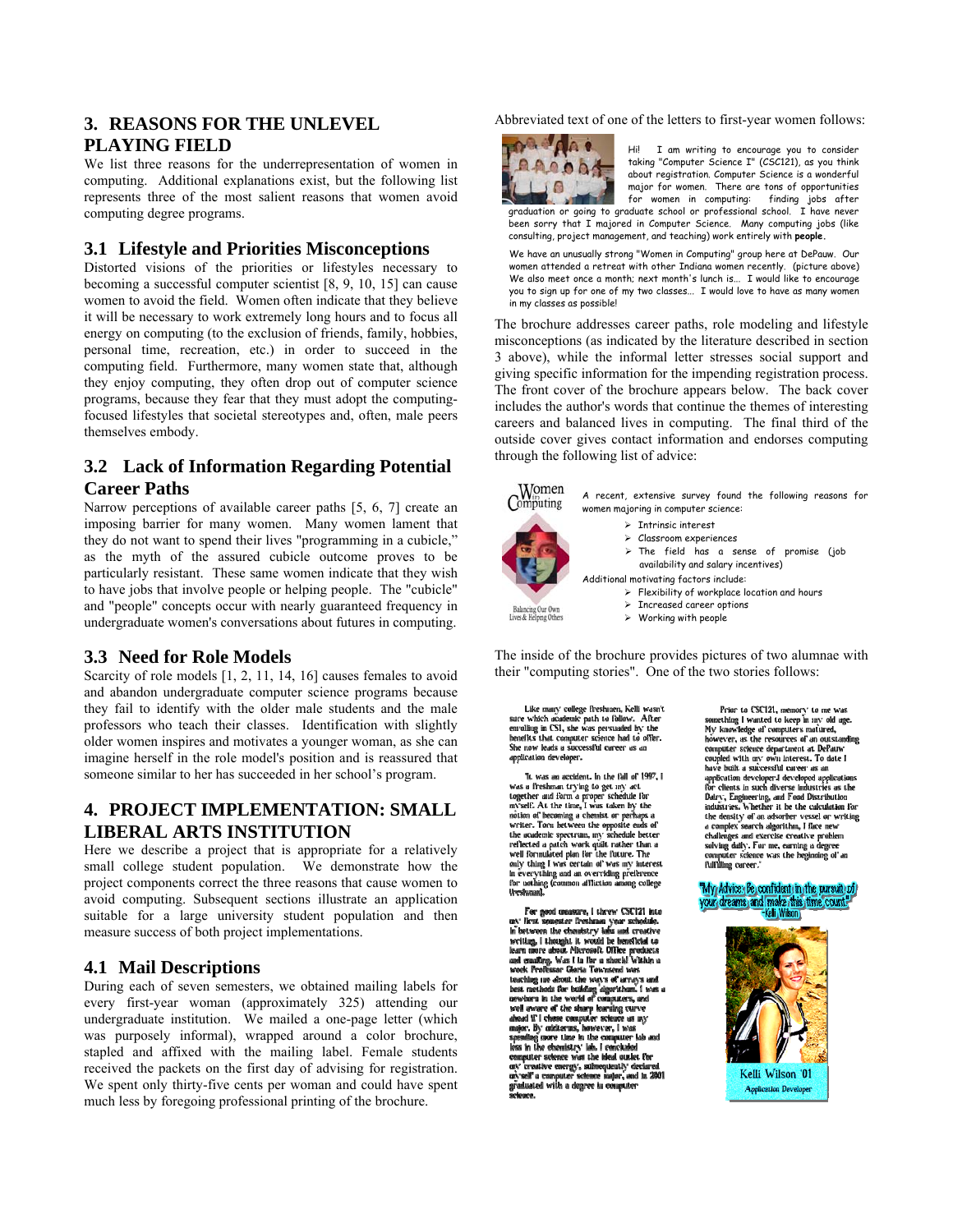## **4.2 The Semesters**

The first two semesters in which we mailed both the letter and brochure, we also offered a "tryout" or an orientation session to the women, whereby we invited them to a special session (before registration) in which the lead author and older majors helped the younger women work through the first week of CS1 notes and the first laboratory. After the orientation, we told the women that they knew exactly what to expect, that they were successful now and would be in the future, and that they had a "head start". Both semesters, a small number of the invited women accepted our invitation and enrolled in CS1. The paper does not focus on the special sessions, as the number of women who attended the tryouts was small. Nonetheless, the lead author wishes to endorse the method for recruiting women to CS1. At a small school, two or three additional women registering for CS1 makes a difference. The remaining five semesters, we sent letters and brochures to our first-year women and did not hold an orientation session.

## **5. RESULTS: SMALL LIBERAL ARTS INSTITUTION**

We found a surprising 10% more women enrolled in CS1 classes after receiving the letter and brochure – in an era where Figure 1 shows a 10% decline in bachelor's degrees awarded to women in CS/IT. We came to this conclusion by comparing a control group from the late 1990s when women did not receive the letter and brochure (Table 2) with women who did receive the letter and brochure intervention in the early to mid 2000s (Table 1). The intervention and control groups are large and nearly equal in size: 116 and 120, respectively.

| Semester     | Men<br>Women |                 |  |
|--------------|--------------|-----------------|--|
| Fall 2000    | 8            | 3               |  |
| Spring 2001  | 7            | 18              |  |
| Fall 2002    | 7            | 5               |  |
| Fall 2004    | 7            | 3               |  |
| Spring 2005  | 8            | $11(2$ classes) |  |
| Fall 2005    | 10           | $14(2$ classes) |  |
| Spring 2006  | 7            | 8               |  |
| <b>Total</b> | 54           | 62              |  |
|              | 47%          | 53%             |  |

**Table 1: Letter and Brochure Treatment Group** 

| Semester     | Women | Men             |  |
|--------------|-------|-----------------|--|
| Fall 1996    | 3     | 11              |  |
| Spring 1997  | 19    | $27(2$ classes) |  |
| Fall 1997    | 6     | 7 (2 classes)   |  |
| Fall 1998    | 6     | 9               |  |
| Spring 1999  | 7     | 16              |  |
| Fall 1999    | 3     | 6               |  |
| <b>Total</b> | 44    | 76              |  |
|              | 37%   | 63%             |  |

In order to form Table 2, we examined data from four fall semesters and two spring semesters that preceded the brochure and letter invitation project. We paired this subset of data to four fall semesters and three spring semesters that had female students who received the intervention. Spring 2005 includes two classes taught by two female teachers, who both signed the letter of invitation. Although not a perfect match, we counter with the spring 1997 row in Table 2, when the lead author taught two classes of CS1. Likewise, fall 1997 correlates with fall 2005, because the author taught two CS1 classes both semesters.

Our quantitative data are reinforced by qualitative data. Several women report that the letter and brochure affected their decision to enroll in the course. The following is an unsolicited email:

"I must admit that what really hightened [sic] my interest in Computer Science was the pamphlet that you sent out…"

Another woman, who took the initiative to create a webpage [17] to document the intervention said:

"I participated in a pilot program for this project because I thought the session would give me the opportunity to find out if I was interested in CS without having to enroll in a course I might not like. I really enjoyed the lab we did, and the other women I met were extremely nice. I took CS2 with Gloria the next semester, and I am now a junior CS major. Had it not been for the session, I probably would have never taken CS1."

## **6. PROJECT IMPLEMENTATION: LARGE PUBLIC UNIVERSITY**

Indiana University's version of the project was dubbed the "C211 TryIT", because C211 is the course number for our CS1. In fall 2005, there were nearly 30,000 undergraduates on the Bloomington campus. We selected a target pool of 1,025 students using the following criteria: female and (freshman or transfer student) and (Math SAT  $\geq 600$  or Math ACT  $\geq 25$ ). We also included women students currently enrolled in our non-major CS courses.

## **6.1 The Invitation**

As in the small school model, we created an informal, welcoming letter from the C211 instructors and women faculty and students. We also created a colorful brochure that included our contact information, fun pictures of women at conferences and our Women in Computing group (WIC@IU) [22] events, and specific information about the TryIT schedule and C211 registration details. The letter and brochure were printed and mailed to the campus addresses of women in the target group. A week later, each woman received a follow-up email from a C211 instructor.

On the next page of the paper is a thumbnail of the front panel of our brochure and at its right is an abbreviated version of the TryIT invitation. We then describe two more components of our large school program to complete section 6. The cost involved in the large university version amounted to approximately one thousand dollars. One could easily omit t-shirts and (as in the small liberal arts rendition) forego professional printing, in order to adopt the label, "low-cost intervention".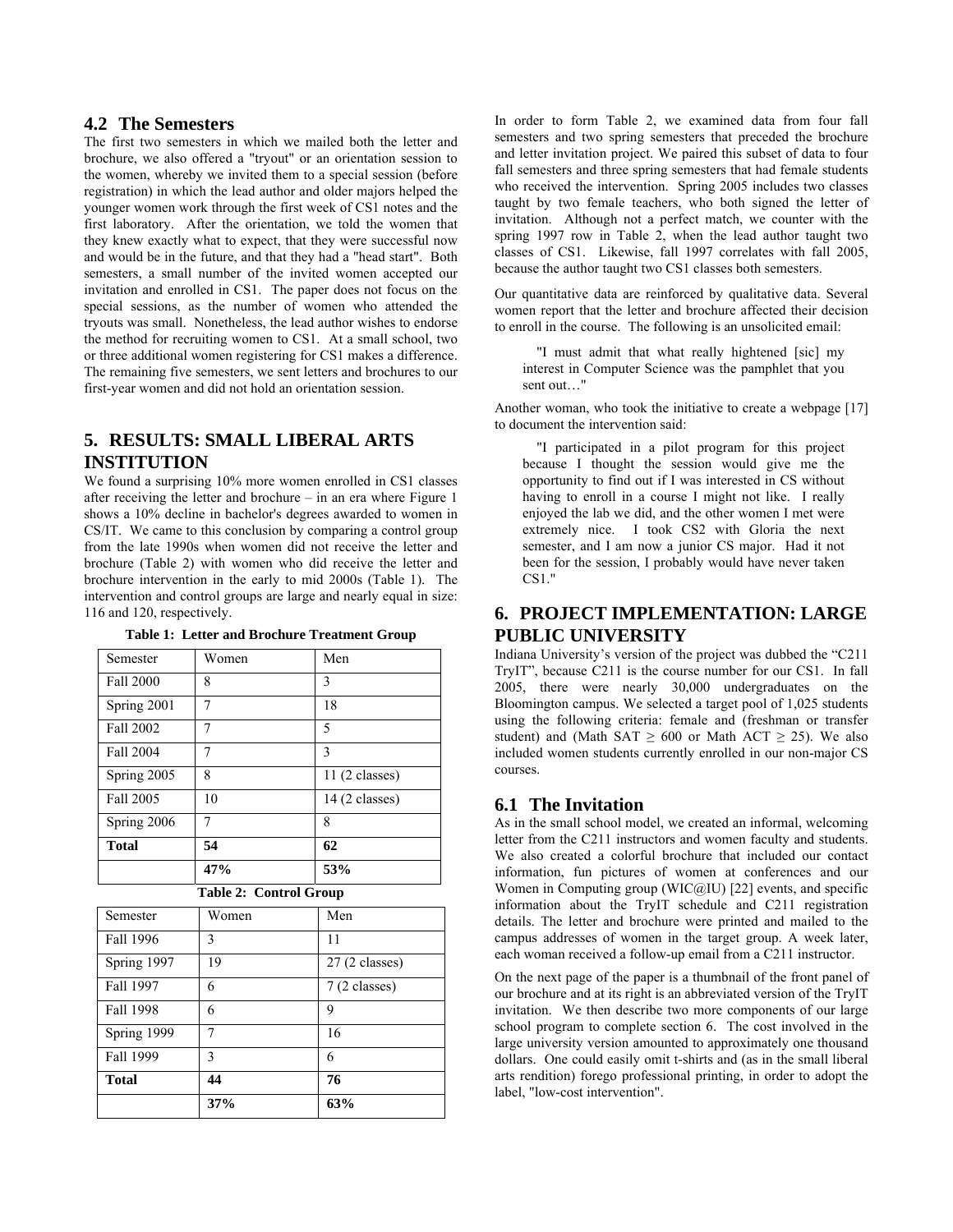#### Computer **Science**

Is IT for you?



Hi! We are writing to you because we think you have the right stuff to be successful in **Computer Science C211**. ...

Some young women avoid studying Computer Science because they think they don't have the necessary background or skills to get started. But you'd be surprised. If you liked Math in high school, and you can use a web browser and navigate the file directories on a computer, then you've got the basic skills needed to take **C211**.

But just to prove you can do it, we are offering a "**C211 TryIT**", a 90-min crash introduction to **C211**. You'll get early tips on what's being taught in the course, and how to succeed. You'll meet the faculty who teach **C211** and have a chance to talk to students who've been through it. You'll also hear about ...

 Computer Science department and our dynamic and energetic Women in Computing (WIC) group that is here to help undergraduate women like yourself succeed in their computing careers. …

## **6.2 The Workshop**

One week before registration for spring classes began, on a Friday, we ran two 90-minute workshops, one in the morning and one in the afternoon. Each workshop was divided into three 30 minute periods. During the first period, we met with the participants in a lecture room, introduced ourselves, showed a few *Just Be* slides (*Just Be* is our K-12 outreach program [18]), described our active Women in Computing group, provided information about scholarships for women in science available through our Office for Women's Affairs, and outlined the free peer tutoring program that would be in place for C211 students the following semester. Our undergraduate advisor gave a brief overview of the major requirements; we distributed a folder containing the C211 course syllabus and the first homework assignment and gave a quick demo of the Scheme programming environment and a live enactment of the program they would work with in the next period.

The middle period was held in a computer lab and advanced women undergraduates were available as assistants. After some preliminaries with the environment, the task at hand was to load, modify, and run a program that simulated the behavior of a blind mouse with no sense of smell on a long hallway. As shown in Figure 2, the mouse starts off somewhere in the middle of the hallway. At each stage, the mouse can move one location to its left or its right. If, at any point, the mouse encounters the cheese, the program ends happily. If the mouse encounters the cat, the program also ends, but not happily. We chose this particular example because it illustrates the execution of a simple program of left/right commands and it is an actual programming exercise we assign in week three of the course.

The final workshop period was an informal reception with delicious refreshments, where the participants could interact with advisors, faculty and students and discuss their individual goals. This part of the program was well attended by members of our



#### **Figure 2: Visualization of the exercise students completed during the Try IT workshop.**

faculty and WIC@IU. Each participant was given a t-shirt that we had specially printed for the event and asked to complete a workshop survey.

#### **6.3 The Scaffolding: Peer Tutoring**

The semester following TryIT, we instituted a Peer Tutoring program for students in C211. A three-hour Monday night homework help session is held each week in a comfortable room where students can gather to discuss and work on the current homework assignment. There are 3-5 computers in the room for the students to use, but most bring their own laptops. To increase participation and promote a congenial, informal atmosphere, refreshments (drinks, chips, fruit) are provided at the tutoring sessions.

The sessions are open to all students in the class and are staffed by two tutors. The tutors are female undergraduates who have recently completed C211 with a grade of A. We hire three tutors, at \$10/hour, and each works two out of every three weeks.

A graduate student "manager" helps administer and oversee the program. We use a student who has previously assisted in the course, but is not currently associated with C211. We want the students who attend the homework help sessions to ask questions freely without worry about how they are perceived by a member of the teaching staff who may ultimately assign them a grade. The manager meets with the three peer tutors periodically throughout the semester, sets the weekly schedule, sends reminders, and conducts several information sessions about the proper way to help students reason through their programming difficulties. The manager also attends the sessions during the first half of the semester to ensure that students are discussing the homework amongst themselves at an appropriate level and the tutors are providing meaningful help and debugging strategies.

Both the tutor and the student learn and benefit from each other. The tutors are able to keep their programming skills fresh and also practice interpersonal communication and teaching skills. The student receives the benefit of the tutor's experience and guidance in a non-threatening manner, has someone to talk to when the going gets tough, and sees the tutor as an example of someone similar to themselves who has made it through the course successfully.

There are several unexpected benefits to the peer tutoring program. Computing is a gregarious enterprise and people naturally want to help their friends who are struggling with a programming problem. The homework help sessions provide a controlled environment where students can establish mutuallybeneficial relationships with other members of the class and help each other out in meaningful and appropriate ways. This sharing of information builds confidence in both directions. Current students who find they have a knack for explaining difficult concepts in an accessible manner see the tutoring job as a very real, short-term, attainable goal for themselves the following semester.